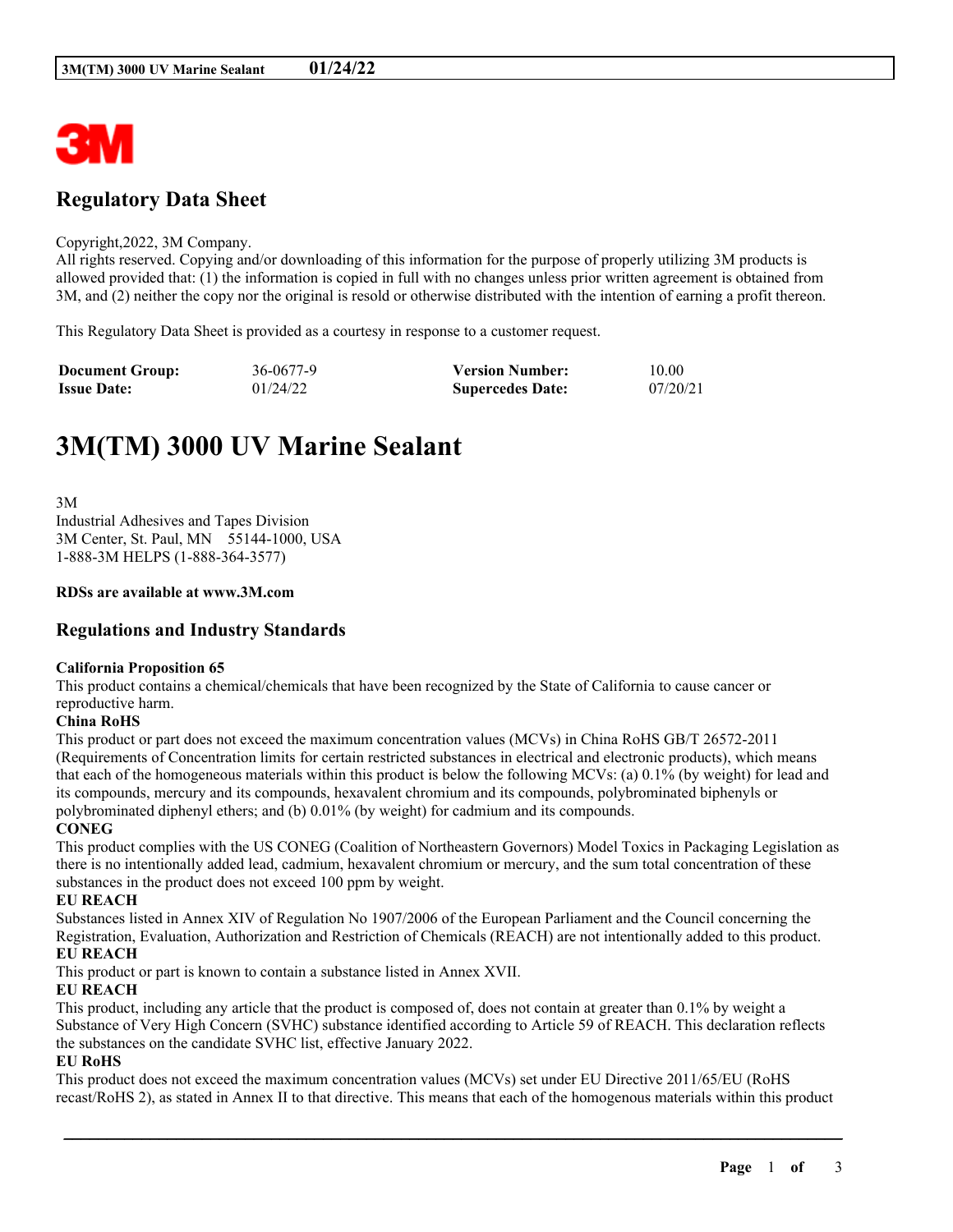does not exceed the following MCVs: (a) 0.1% (by weight) for lead, mercury, hexavalent chromium, polybrominated biphenyls or polybrominated diphenyl ethers; and (b) 0.01% (by weight) for cadmium.

# **EU RoHS Phthalates**

This product does not exceed the maximum concentration values (MCVs) for phthalates set under EU Directive 2011/65/EU (RoHS recast/RoHS 2), as amended by EU 2015/863, which applies to finished EEE after July 22, 2019 for Category 1-7, 10- 11 products and after July 22, 2021 for Category 8 and 9 products. This means that each of the homogeneous materials within this product does not exceed the MCV of 0.1% (by weight) for each of the following phthalates: DEHP, BBP, DBP, and DIBP.

### **Halal**

This product has not been certified Halal.

# **IEC62474**

This product or part is known to contain a substance listed in IEC62474. This declaration reflects the substances on the list as of the date of this certificate.

#### **Kosher**

This product has not been certified Kosher.

# **Living Building Challenge℠ 4.0 Red List**

This product or part is known to contain a substance listed in Living Building Challenge<sup>8M</sup> 4.0 Red List.

#### **Stockholm Agreement**

This product does not contain Persistent Organic Pollutants (POPs) at or above applicable thresholds per Annexes A, B, and C of the Stockholm Convention, May 2004 and subsequent amendments.

\_\_\_\_\_\_\_\_\_\_\_\_\_\_\_\_\_\_\_\_\_\_\_\_\_\_\_\_\_\_\_\_\_\_\_\_\_\_\_\_\_\_\_\_\_\_\_\_\_\_\_\_\_\_\_\_\_\_\_\_\_\_\_\_\_\_\_\_\_\_\_\_\_\_\_\_\_\_\_\_\_\_\_\_\_\_\_\_\_\_

#### **Sustainability Advantage: Recycled content**

This product does not contain recycled content.

# **TSCA Section 6**

This product is not known to contain 2,4,6-Tri-tert-butylphenol (CAS 732-26-3).

**TSCA Section 6**

This product is not known to contain Decabromodiphenyl Ether (Deca-BDE) (CAS 1163-19-5).

**TSCA Section 6**

This product is not known to contain Hexachlorobutadiene (HCBD) (CAS 87-68-3).

#### **TSCA Section 6**

This product is not known to contain Pentachlorothiophenol (PCTP) (CAS 133-49-3).

**TSCA Section 6**

This product is not known to contain Phenol, isopropylated phosphate (3:1) (PIP (3:1)) (CAS 68937-41-7).

# **Chemicals and/or Compounds of Interest**

**Alkylphenol (AP)** : Not intentionally added. **Alkylphenolethoxylates (APE)** : Not intentionally added. **Antimony and (Sb) Compounds** : Not intentionally added. **Arsenic and (As) Compounds** : Not intentionally added. **Asbestos** : Not intentionally added. *Talc not intentionally added.* **Azocolorants and Azodyes** : Not intentionally added. **Beryllium and (Be) Compounds** : Not intentionally added. **Bismuth and (Bi) Compounds** : Not intentionally added. **Bisphenol A (BPA) (CAS 80-05-7)** : Not intentionally added. **Cadmium and (Cd) Compounds** : Not intentionally added. **Chlorinated Paraffins, Short Chain** : Not intentionally added. **Cobalt and (Co) Compounds** : Not intentionally added. **Crystalline Silica** : Not intentionally added. **Decabromodiphenyl Ether (Deca-BDE) (CAS 1163-19-5)** : Not intentionally added. **Diisononyl Phthalate (DINP)** : Contains. **Dioxins and Furans** : Not intentionally added. **Flame Retardants (not PBB or PBDE)** : Not intentionally added. **Formaldehyde (CAS 50-00-0)** : Not intentionally added. **Hexavalent Chromium and (Cr+6) Compounds** : Not intentionally added. **Lead and (Pb) Compounds** : Not intentionally added.